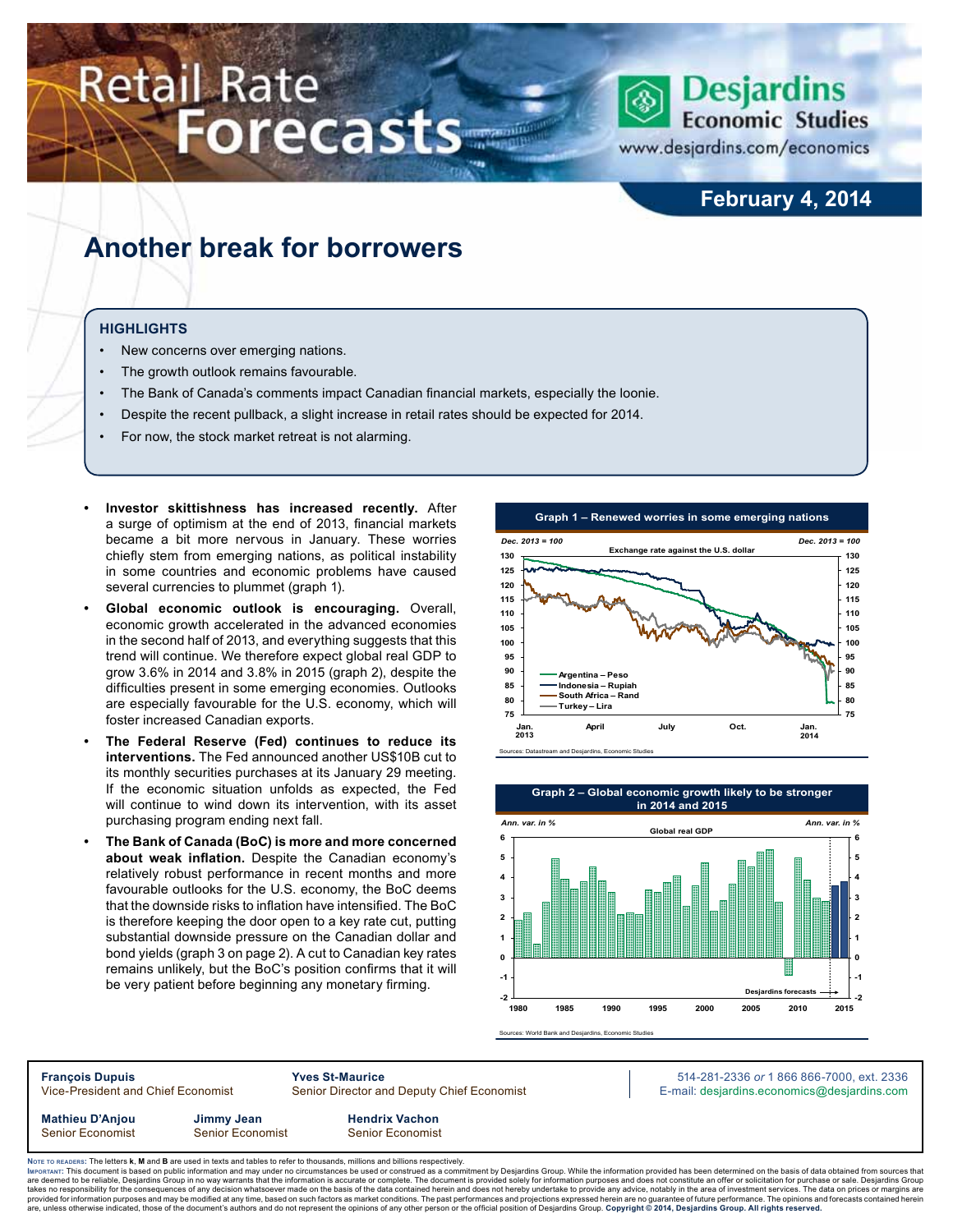

- **• Bond market rebound at the start of the year.** 2013 saw bond yields rise considerably, with, for example, U.S. 10-year yields going from 1.75% to 3.00%. Although the Fed is tapering its purchases, the trend has reversed somewhat since the start of 2014, as some disappointing economic data, as well as problems in emerging economies, have convinced investors to take shelter in bonds. Canadian yields fell particularly sharply, given the concerns voiced by the BoC.
- **• Reduction of some mortgage rates.** The recent drop in Canadian bond yields allowed Canadian financial institutions to lower some retail rates. The rate posted for five-year mortgages went from 5.34% to 5.24%. As spring approaches, an important time for the real estate market, we cannot rule out other small dips in mortgage rates.
- **• Heading for even more gradual retail rate increases.** Retail rates should be fairly stable in the first half of the year, as the BoC's stance will keep the environment favourable to low rates. If the global economy accelerates as expected, bond yields should, however, return to their uptrend within the next few months, prompting a gradual rise in retail rates in the second half of the year (graph 4).



Sources: Datastream and Desjardins, Economic Studies



Sources: Datastream and Desjardins, Economic Studies

#### **Table 1 Forecasts : Retail rate**

|                                | <b>Discount</b><br>Prime rate (1)<br>rate $(1)$ |               | Mortgage rate (1) |               |               | Term savings (1) (2) |               |               |  |
|--------------------------------|-------------------------------------------------|---------------|-------------------|---------------|---------------|----------------------|---------------|---------------|--|
|                                |                                                 |               | 1 year            | 3 years       | 5 years       | 1 year               | 3 years       | 5 years       |  |
| <b>Realized - End of month</b> |                                                 |               |                   |               |               |                      |               |               |  |
| August 2013                    | 1.25                                            | 3.00          | 3.14              | 3.95          | 5.34          | 0.90                 | 1.25          | 1.75          |  |
| Sept. 2013                     | 1.25                                            | 3.00          | 3.14              | 3.95          | 5.34          | 0.90                 | 1.25          | 1.75          |  |
| Oct. 2013                      | 1.25                                            | 3.00          | 3.14              | 3.95          | 5.34          | 0.90                 | 1.25          | 1.75          |  |
| Nov. 2013                      | 1.25                                            | 3.00          | 3.14              | 3.95          | 5.34          | 0.90                 | 1.25          | 1.75          |  |
| Dec. 2013                      | 1.25                                            | 3.00          | 3.14              | 3.95          | 5.34          | 0.90                 | 1.25          | 1.75          |  |
| January 2014                   | 1.25                                            | 3.00          | 3.14              | 3.85          | 5.24          | 0.90                 | 1.25          | 1.75          |  |
| Feb. 3. 2014                   | 1.25                                            | 3.00          | 3.14              | 3.85          | 5.24          | 0.90                 | 1.25          | 1.75          |  |
| <b>Forecasts</b>               |                                                 |               |                   |               |               |                      |               |               |  |
| End of quarter                 |                                                 |               |                   |               |               |                      |               |               |  |
| 2014: Q1                       | $1.00 - 1.50$                                   | $2.75 - 3.25$ | $2.90 - 3.40$     | $3.60 - 4.10$ | $5.00 - 5.50$ | $0.80 - 1.15$        | $1.00 - 1.50$ | $1.50 - 2.00$ |  |
| 2014: Q2                       | $1.00 - 1.50$                                   | $2.75 - 3.25$ | $2.90 - 3.40$     | $3.65 - 4.15$ | $5.00 - 5.50$ | $0.80 - 1.15$        | $1.00 - 1.50$ | $1.60 - 2.10$ |  |
| 2014: Q3                       | $1.00 - 1.50$                                   | $2.75 - 3.25$ | $2.90 - 3.40$     | $3.80 - 4.30$ | $5.15 - 5.65$ | $0.80 - 1.15$        | $1.10 - 1.60$ | $1.80 - 2.30$ |  |
| 2014: Q4                       | $1.00 - 1.50$                                   | $2.75 - 3.25$ | $2.95 - 3.45$     | 4.00 - 4.50   | 5.35 - 5.85   | $0.80 - 1.20$        | $1.30 - 1.80$ | $2.00 - 2.50$ |  |
| End of year                    |                                                 |               |                   |               |               |                      |               |               |  |
| 2014                           | $1.00 - 1.50$                                   | $2.75 - 3.25$ | $2.95 - 3.45$     | $4.00 - 4.50$ | 5.35 - 5.85   | $0.80 - 1.20$        | $1.30 - 1.80$ | $2.00 - 2.50$ |  |
| 2015                           | $1.75 - 2.25$                                   | $3.50 - 4.00$ | $3.95 - 4.45$     | $5.00 - 5.50$ | $6.00 - 6.50$ | $1.50 - 2.00$        | $2.10 - 2.60$ | $2.65 - 3.15$ |  |
| 2016                           | $2.25 - 3.25$                                   | $4.00 - 5.00$ | 4.35 - 5.35       | $5.35 - 6.15$ | $6.10 - 6.90$ | $1.50 - 2.30$        | $2.35 - 3.15$ | $2.85 - 3.65$ |  |

Note: Forecasts are expressed as ranges. (1) End of quarter forecasts; (2) Non-redeemable (annual). Source: Desjardins, Economic Studies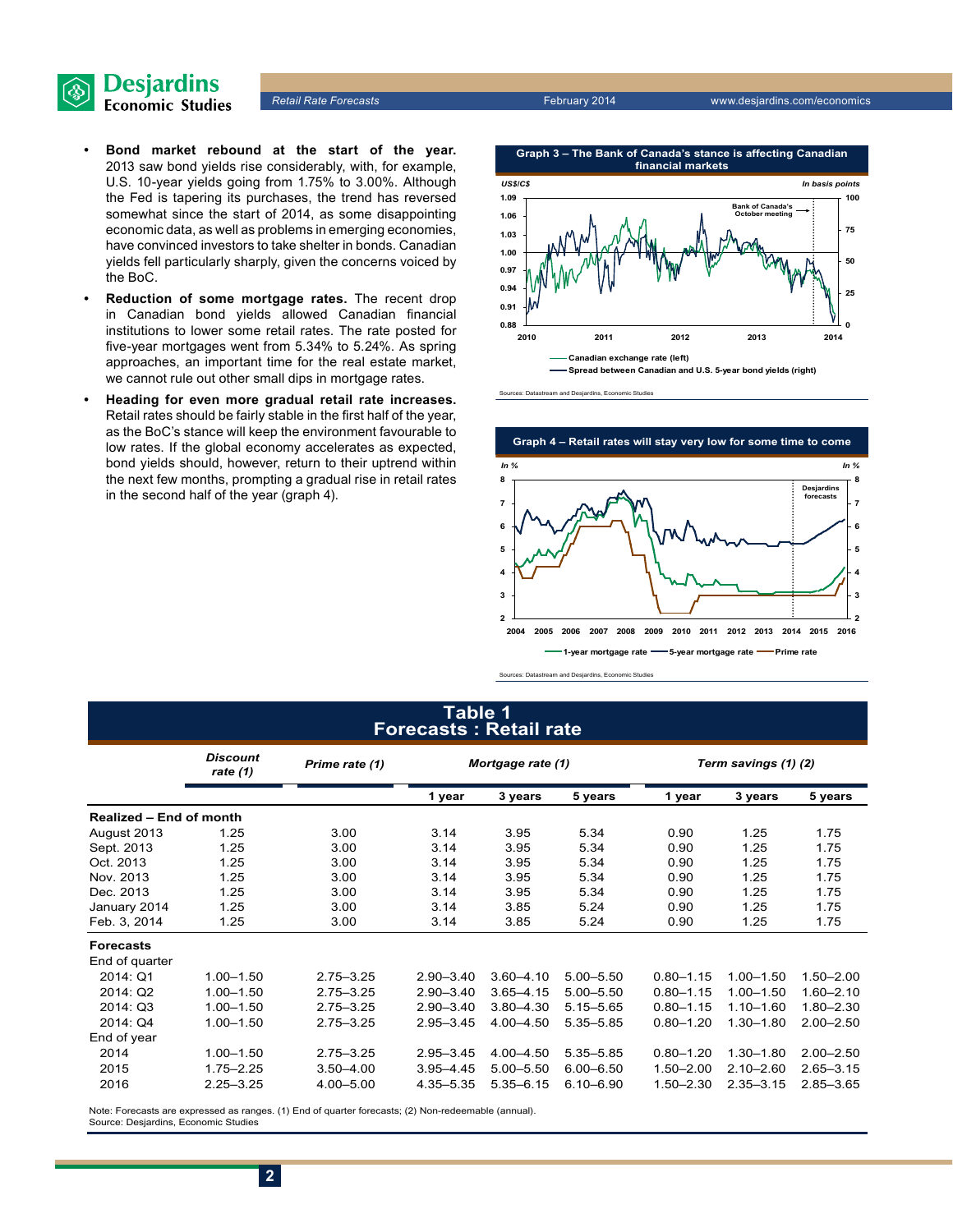

## **CanadiAn Dollar**

**Depreciation primarily caused by the Bank of Canada**

- The Canadian dollar lost a little over US\$0.04 in January, hitting its lowest point since July 2009, US\$0.8941 (graph 5). The loonie did not only slide against the U.S. dollar; it also fell against most of the other major currencies.
- The Bank of Canada (BoC) had a big hand in this depreciation by voicing many concerns over the country's soft inflation. While the BoC has not cut its key rates recently, the possibility that it will do so, or that it will stick with the status quo for a long time yet, was enough to bring the currency down. Fears about Canada's economic growth are magnifying the movement. Canadian exporters are having trouble capitalizing on the global economic recovery, suggesting competition problems and, in turn, a need for the loonie to adjust. Add to that the fears about global demand for commodities, which is dependent on growth in emerging nations.
- The euro is still high, despite the difficulties in Europe (graph 6). Economic growth remains weak, and unemployment is slow to drop. The banking sector also remains at risk, and credit continues to be lacklustre. A weak euro would boost economic growth through exports. Finally, it seems likely that the European Central Bank (ECB) will step up its intervention shortly, while the Federal Reserve continues to move in the opposite direction.
- **Forecasts:** The loonie is unlikely to rise rapidly in the short term. It could even lose a few more cents if the likelihood of monetary easing were to increase in Canada. However, our scenario does not include a key rate cut, which should help stabilize the currency this year and even take it back to around US\$0.92. The Canadian dollar should also appreciate against the euro. Weak growth in the euro zone and a more interventionist ECB will be the main elements dragging down Europe's currency. Currently oscillating around €0.66, the Canadian dollar should end the year at around €0.70.







Sources: Datastream and Desjardins, Economic Studies

| <b>Determinants</b>                                | <b>Short-term</b> | Long-term |
|----------------------------------------------------|-------------------|-----------|
| Oil prices                                         |                   |           |
| Metals prices                                      |                   |           |
| Interest rates spreads<br>(Canada - United States) |                   |           |

#### **Table 2 Forecasts: currency**

| 2013          |        |                | 2014   |        |        |        | 2015 |        |        |        |        |
|---------------|--------|----------------|--------|--------|--------|--------|------|--------|--------|--------|--------|
| End of period | Q3     | Q <sub>4</sub> | Q1f    | Q2f    | Q3f    | Q4f    |      | Q1f    | Q2f    | Q3f    | Q4f    |
| US\$/CAN\$    | 0.9700 | 0.9414         | 0.8900 | 0.9000 | 0.9100 | 0.9200 |      | 0.9300 | 0.9300 | 0.9400 | 0.9500 |
| CANS/USS      | 1.0310 | 1.0623         | 1.1236 | 1.1111 | 1.0989 | 1.0870 |      | 1.0753 | 1.0753 | 1.0638 | 1.0526 |
| CAN\$/€       | 1.3955 | 1.4638         | 1.5056 | 1.4778 | 1.4505 | 1.4348 |      | 1.4086 | 1.3978 | 1.3723 | 1.3474 |
| US\$/€        | 1.3536 | 1.3780         | 1.3400 | 1.3300 | 1.3200 | 1.3200 |      | 1.3100 | 1.3000 | 1.2900 | 1.2800 |
| US\$/£        | 1.6194 | 1.6563         | 1.6400 | 1.6300 | 1.6400 | 1.6500 |      | 1.6500 | 1.6600 | 1.6700 | 1.6900 |
|               |        |                |        |        |        |        |      |        |        |        |        |

Sources: Datastream, Federal Reserve Board and Desjardins, Economic Studies files for example of the studies files forecasts files forecasts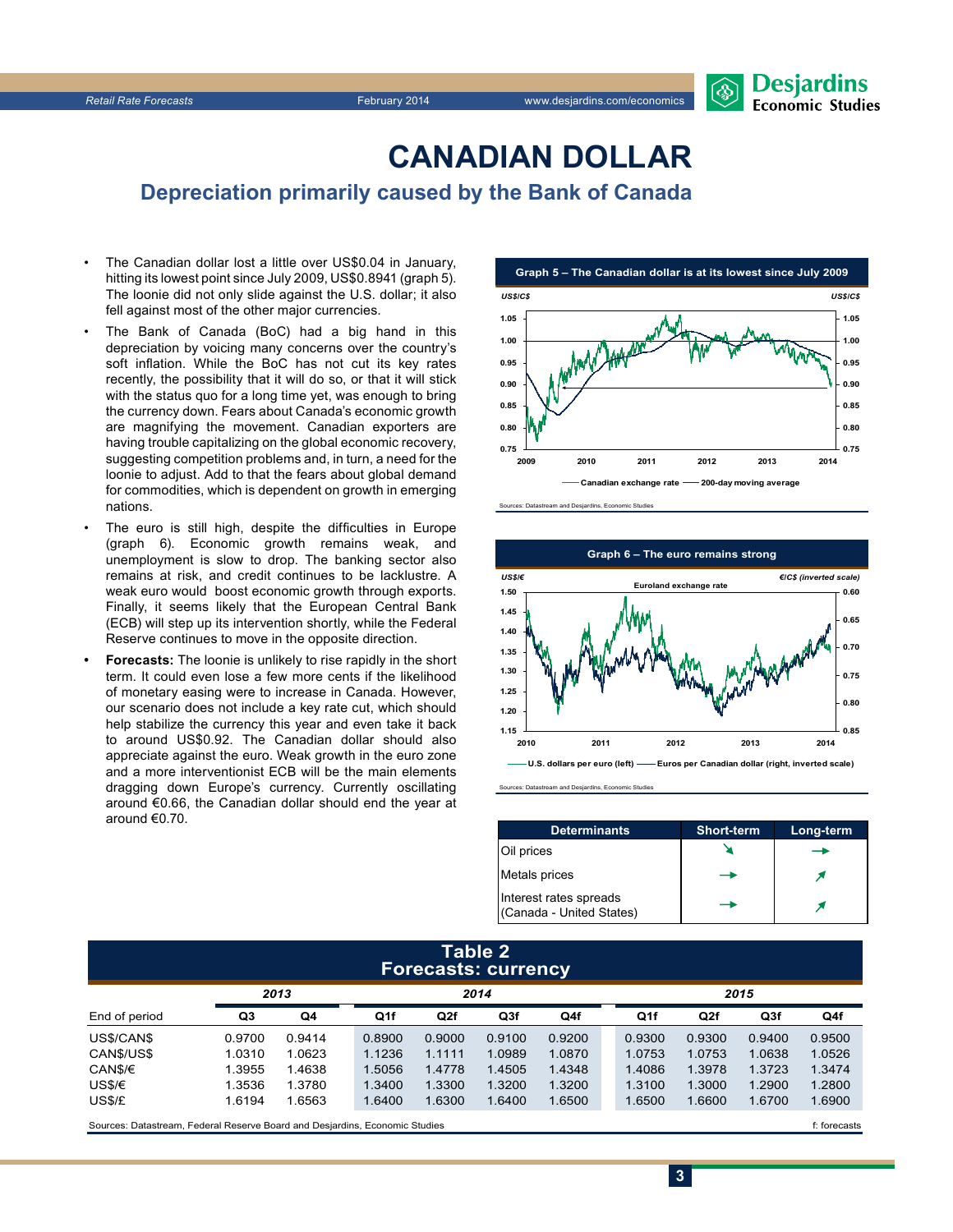



### **Asset classes return**

**The stock market's pullback is not alarming just yet**

- After defying gravity in 2013, stock markets are now **having a harder time.** The S&P 500 fell by more than 4% in January, erasing all the gains made after the decision of the Federal Reserve (Fed) to reduce its monthly purchases of securities in December. Markets have been particularly influenced by the turmoil in the currency market, most especially currencies of emerging markets. Stocks indeed traded about flat until January 22, and the nosedive really only began after a surprisingly weak Chinese manufacturing estimate triggered a wave of risk aversion that sent many emerging nations' stock markets significantly down (graph 7) and dragged U.S. stocks along with them. Part of the weakness in U.S. equities was also due to the unwinding of some of the excesses that might have been encouraged by ultra-accommodative monetary policy in the United States.
- **Hence, the current adjustment is not a huge surprise: it is consistent with our scenario, which calls for less generous returns than in 2013.** Note that the S&P 500's 32.4% return was the largest since 1997. The stock market performance in 2013 was primarily the result of expansion in price-to-earnings ratios, rather than any real thrust in profits. For 2014, the consensus forecast for earnings has maintained a downward trajectory since early last year. While the U.S. economy and consumer spending are progressing respectably, a sizable portion of the index's business revenue comes from abroad. With anaemic growth in Europe and heightened risks of a sharp slowdown in emerging nations, there could be some disappointments in this area. In addition, the fact that stocks now look much less compelling against bonds than in recent years (graph 8) could remove one important tailwind.
- **The S&P/TSX has delivered a few surprises early this year.** Given the pessimism that seems to have taken hold about emerging nations and the scenario for commodity prices, it is interesting to note that the Canadian stock market is among the frontrunners since the start of the year (graph 9). The recovery that we were anticipating in the materials subsector has shown signs of materializing: it is one of the top performers since October (graph 10 on page 5). There has been interesting movement in several other subsectors, including health and technology. Although the turbulence in emerging nations has not had a big negative impact on the S&P/TSX to date, there is still a risk that aggressive central bank intervention with the aim of protecting weakened currencies will considerably limit growth and depress commodity prices. For now, our core scenario calls for strains to ease; we are thus maintaining our year-end target for the Canadian stock market.





Sources: Global Financial Data, Robert Schiller, Datastream and Desjardins, Econ